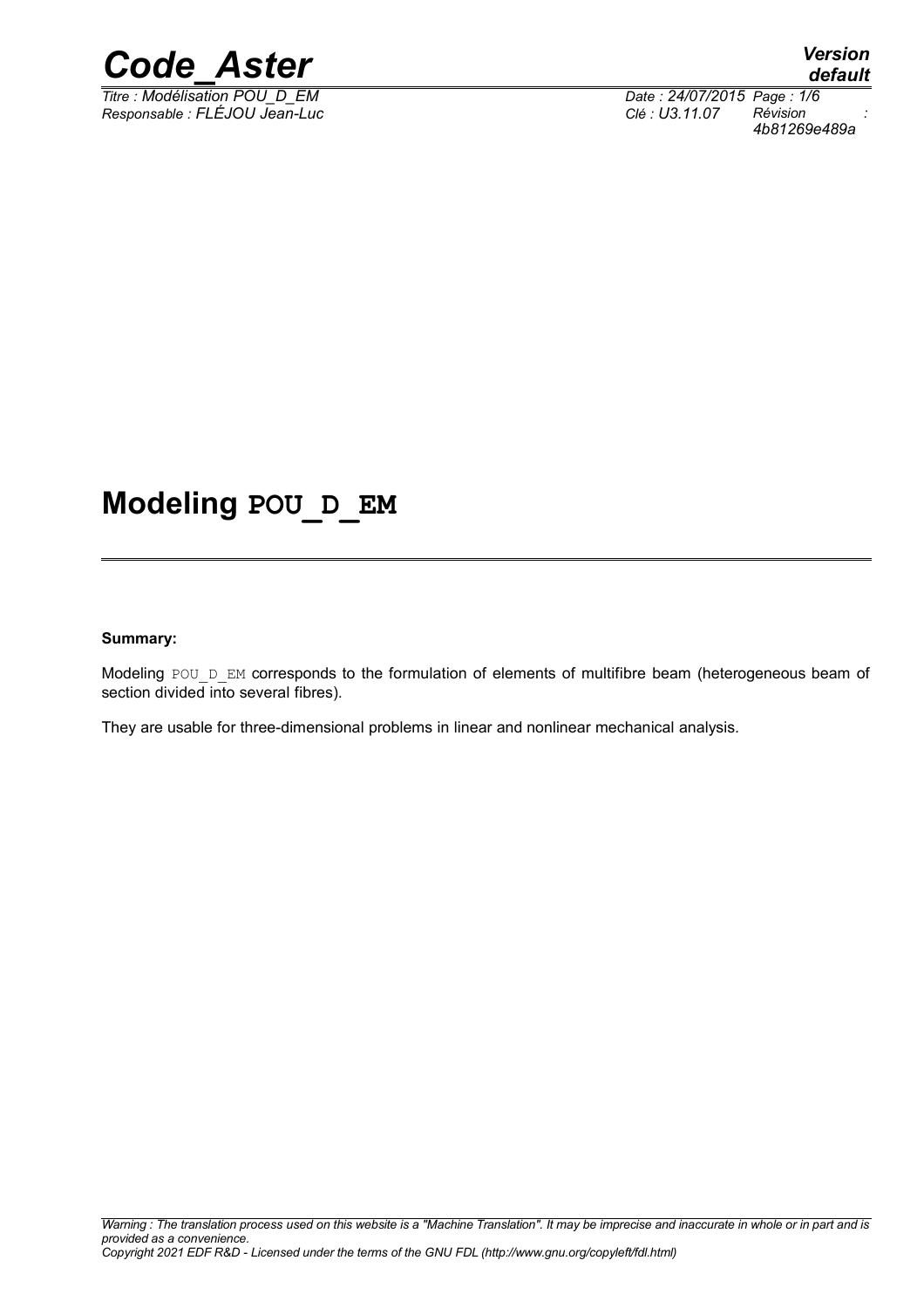*Titre : Modélisation POU\_D\_EM Date : 24/07/2015 Page : 2/6 Responsable : FLÉJOU Jean-Luc Clé : U3.11.07 Révision :*

*4b81269e489a*

*default*

## **Contents**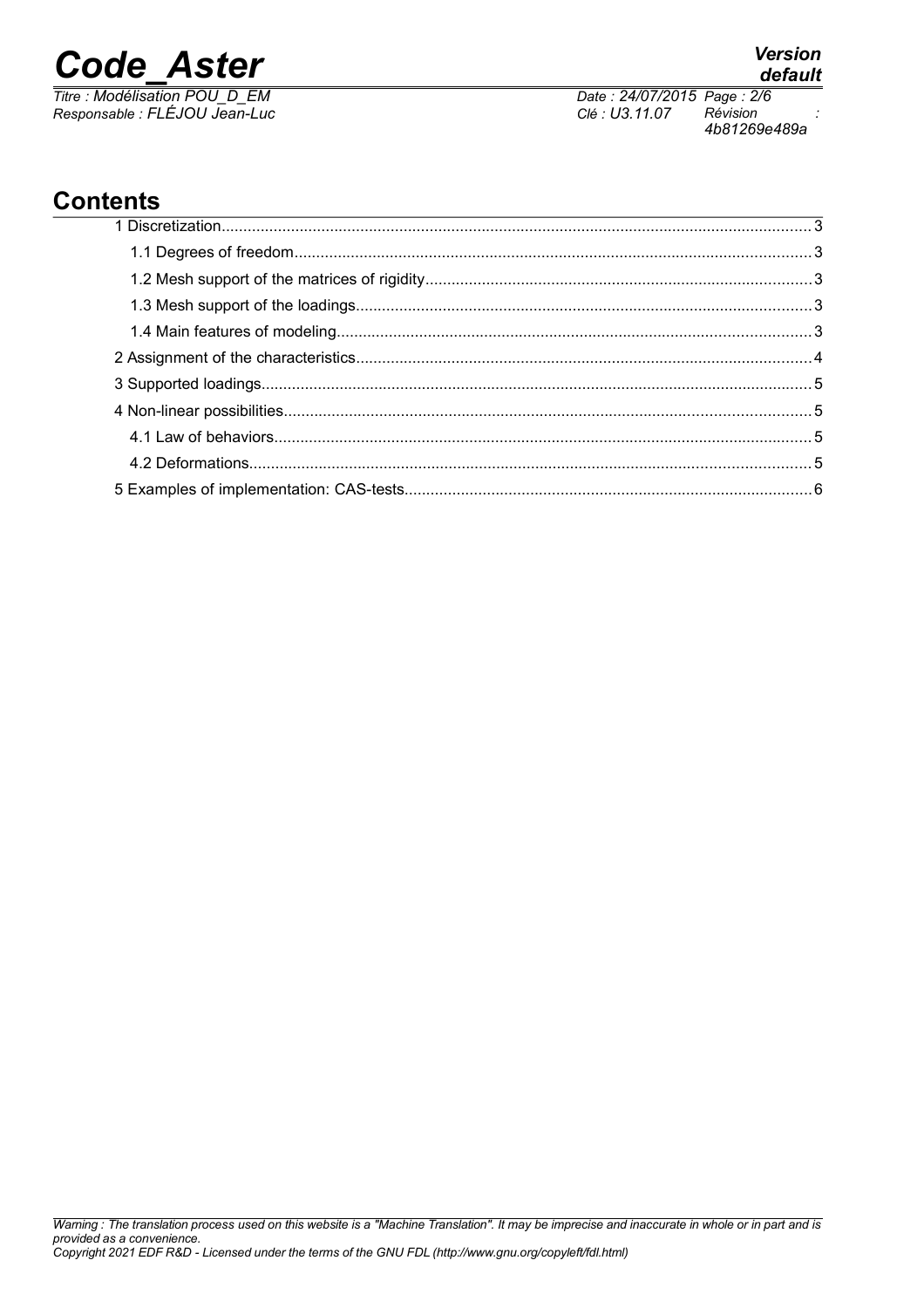*Titre : Modélisation POU\_D\_EM Date : 24/07/2015 Page : 3/6 Responsable : FLÉJOU Jean-Luc Clé : U3.11.07 Révision :*

*4b81269e489a*

### **1 Discretization**

#### **1.1 Degrees of freedom**

For the modeling of multifibre beam into three-dimensional the degrees of freedom of discretization are, in each node of the mesh support, the six components of displacement (three translations and three rotations). These nodes are supposed to describe a segment of average fibre of the beam.

| <b>Finite element</b> |  | Degrees of freedom (with each node top) |            |     |
|-----------------------|--|-----------------------------------------|------------|-----|
| POU D EM              |  | את RX                                   | <b>DRY</b> | DRZ |
|                       |  |                                         | MARTINI    |     |

#### **1.2 Mesh support of the matrices of rigidity**

The meshs support of the finite elements, in displacement formulation, are segments with two nodes SEG2 :

| <b>Modeling</b>    | Mesh | <b>Finite element</b>       | Remarks |
|--------------------|------|-----------------------------|---------|
| <b>POLI</b><br>F.M | 3EG2 | <b>POLL</b><br>D EM<br>MECA |         |

#### **1.3 Mesh support of the loadings**

As for the classical elements of beam (POU D E), all the loadings applicable to the elements of multifibre beam are treated by direct discretization on the mesh support of the element in displacement formulation.

*No mesh support of loading is thus necessary for the edge of the elements of beam or bar.*

#### **1.4 Main features of modeling**

Modeling POU  $D$  EM is based on the resolution of a problem of beam for which each definite section is divided into several fibres.

Each fibre behaves then like a beam of Euler, i.e. the sections remain right and perpendicular to average fibre (assumption of great twinge).

The section can be of an unspecified form.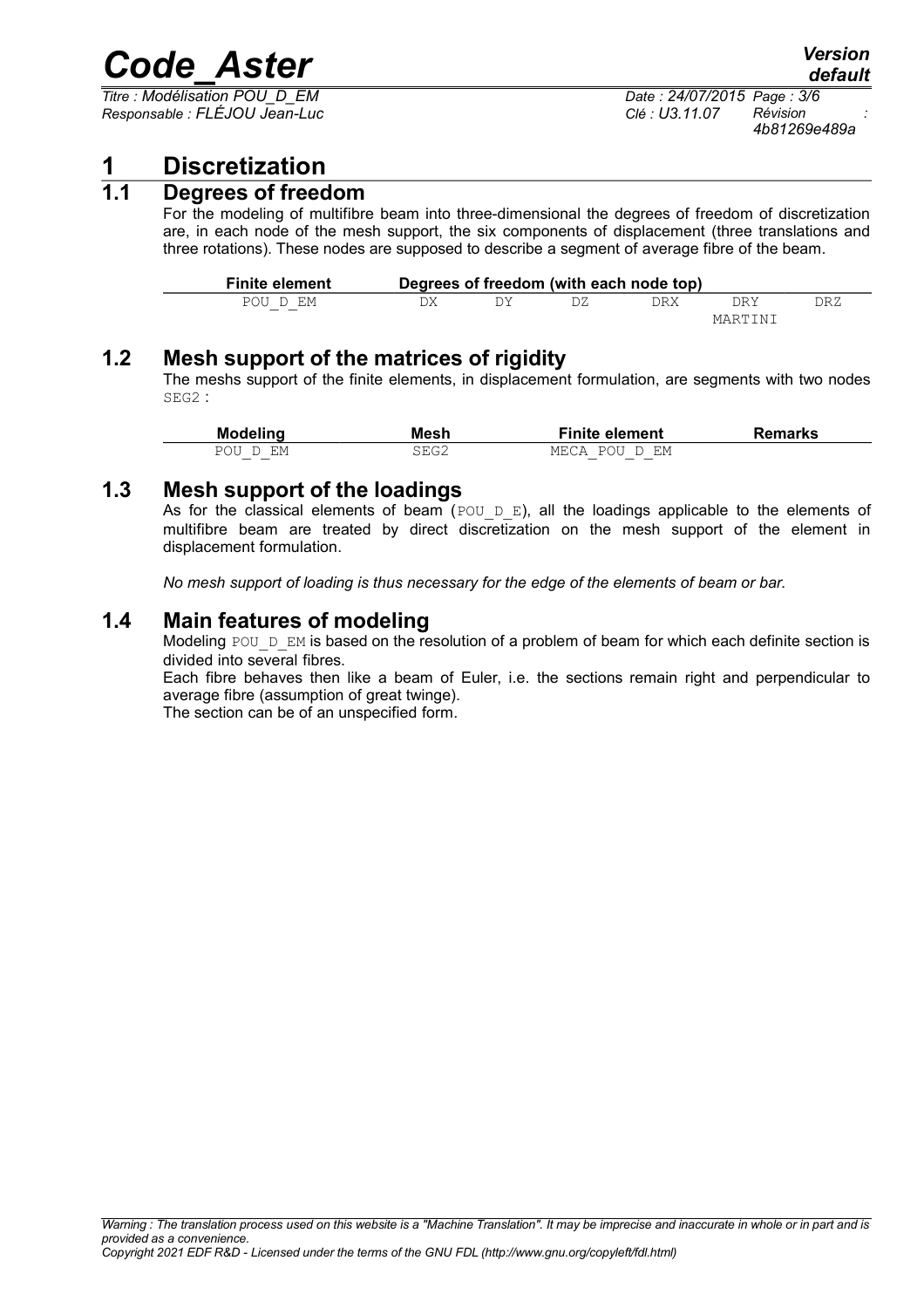*Titre : Modélisation POU\_D\_EM Date : 24/07/2015 Page : 4/6 Responsable : FLÉJOU Jean-Luc Clé : U3.11.07 Révision :*

*default 4b81269e489a*

## **2 Assignment of the characteristics**

For this element of structures 1D, it is necessary to affect geometrical characteristics which are complementary to the data of grid. The definition of these data is carried out with the order AFFE\_CARA\_ELEM associated with the keywords following factors:

#### •**AFFE\_SECT**

Allows to associate a grid plan of section with an element beam.

#### •**AFFE\_FIBRE**

Allows to associate a section made up of one or more specific fibres with an element beam. •**BEAM**

Allows to associate a geometrical characteristic of torsion with an element beam.

#### •**ORIENTATION**

Allows "to turn" the grid plan of the section around the axis of the beam.

#### **Remarks on the characteristics of modeling:**

•Within the framework of modeling of a multifibre type, there are two "levels" of modeling. There is the modeling known as "longitudinal" which will be represented by a beam (geometrical support SEG2) and a modeling planes section (perpendicular to SEG2).

The operand **AFFE** SECT allows to associate a grid plan of section with an element beam. The operand **AFFE\_FIBRE** allows to associate a section made up of one or more specific fibres (defined by their position and surfaces) with an element beam.

- •In general in the plane modeling of the section, several materials cohabit. For example, in a section concrete reinforced, there are at the same time concrete and reinforcements. In this case there, the operator **CREA\_MAILLAGE** allows to duplicate support E.F so that there is one material by support.
- •The operand **BEAM** is used to affect a geometrical characteristic of torsion (JX) who cannot be calculated starting from the grid plan of the section. If the value is used GENERAL for the keyword SECTION operand BEAM, the characteristics should be given (CARA) With, IY and IZ besides JX because the operator AFFE\_CARA\_ELEM at least expects these four characteristics for a classical beam.

Values (VALE) data with With, IY and IZ are not used by the element POU D EM, because they are calculated starting from the grid plan of the section. On the other hand a checking of the coherence of information (SURFACE and INERTIA) provided on the one hand by With, IY, IZ and in addition by the keywords AFFE\_SECT and AFFE\_FIBRE is realized. The criterion of error is based on the error relative and is compared either with the value by default or to that given by the user via the keywords PREC\_AIRE and PREC\_INERTIE. (Cf orders AFFE\_CARA\_ELEM keywords PREC\_AIRE and PREC\_INERTIE operand BEAM).

•The operand **ORIENTATION** is used in general "to turn "the grid plan of the section around the axis of the beam (CARA 'ANGL VRIL'). Indeed, by default, the axis  $x$  (horizontal) of the grid plan of the section is confused with the axis  $|y|$  beam (see [Figure 2-ae]).



<span id="page-3-0"></span>**Figure 2-aOrientation by default of the grid plan compared to the element beam**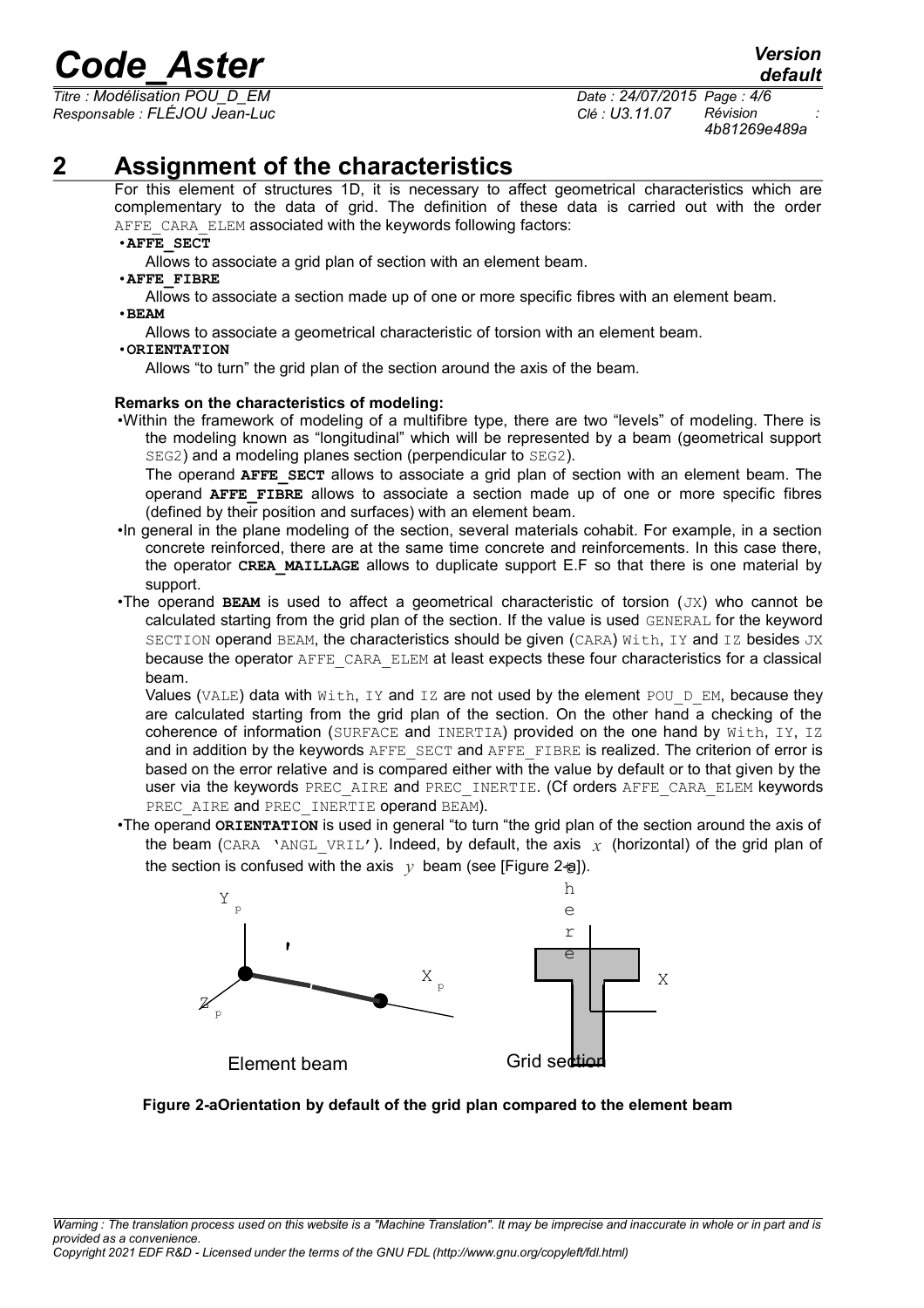*Titre : Modélisation POU\_D\_EM Date : 24/07/2015 Page : 5/6 Responsable : FLÉJOU Jean-Luc Clé : U3.11.07 Révision :*

*default 4b81269e489a*

## **3 Supported loadings**

The loadings available are the following:

- •**'FORCE\_POUTRE'**
	- Allows to apply linear forces.
- •**'GRAVITY'** Allows to apply a loading of type gravity.
- •**'ROTATION'**

Allows to define the number of revolutions and the vector of rotation.

The application of a thermal loading of dilation is carried out by defining the keyword factor AFFE\_VARC under AFFE\_MATERIAU [U4.43.03].

## **4 Non-linear possibilities**

#### **4.1 Law of behaviors**

Laws of behaviors specific to this modeling, usable under BEHAVIOR in STAT NON LINE and DYNA\_NON\_LINE are the following ones, cf [U4.51.11]:

- **/ 'CORR\_ACIER'**
- **/ ' MAZARS\_GC '**
- **/ 'PINTO\_MENEGOTTO'**
- **/ 'VMIS\_CINE\_LINE'**
- **/ 'VMIS\_ISOT\_LINE'**
- **/ 'VMIS\_ISOT\_TRAC'**
- **/ 'GRAN\_IRRA\_LOG'**

It is also possible for these modelings using a monodimensional state of stresses to use the behaviors 3D (thanks to the method of Borst [R5.03.03]), provided that one only material is used by finite element.

#### **4.2 Deformations**

Only linearized deformations keyword 'SMALL' under DEFORMATION are available in the relations of behavior (cf [U4.51.11]).